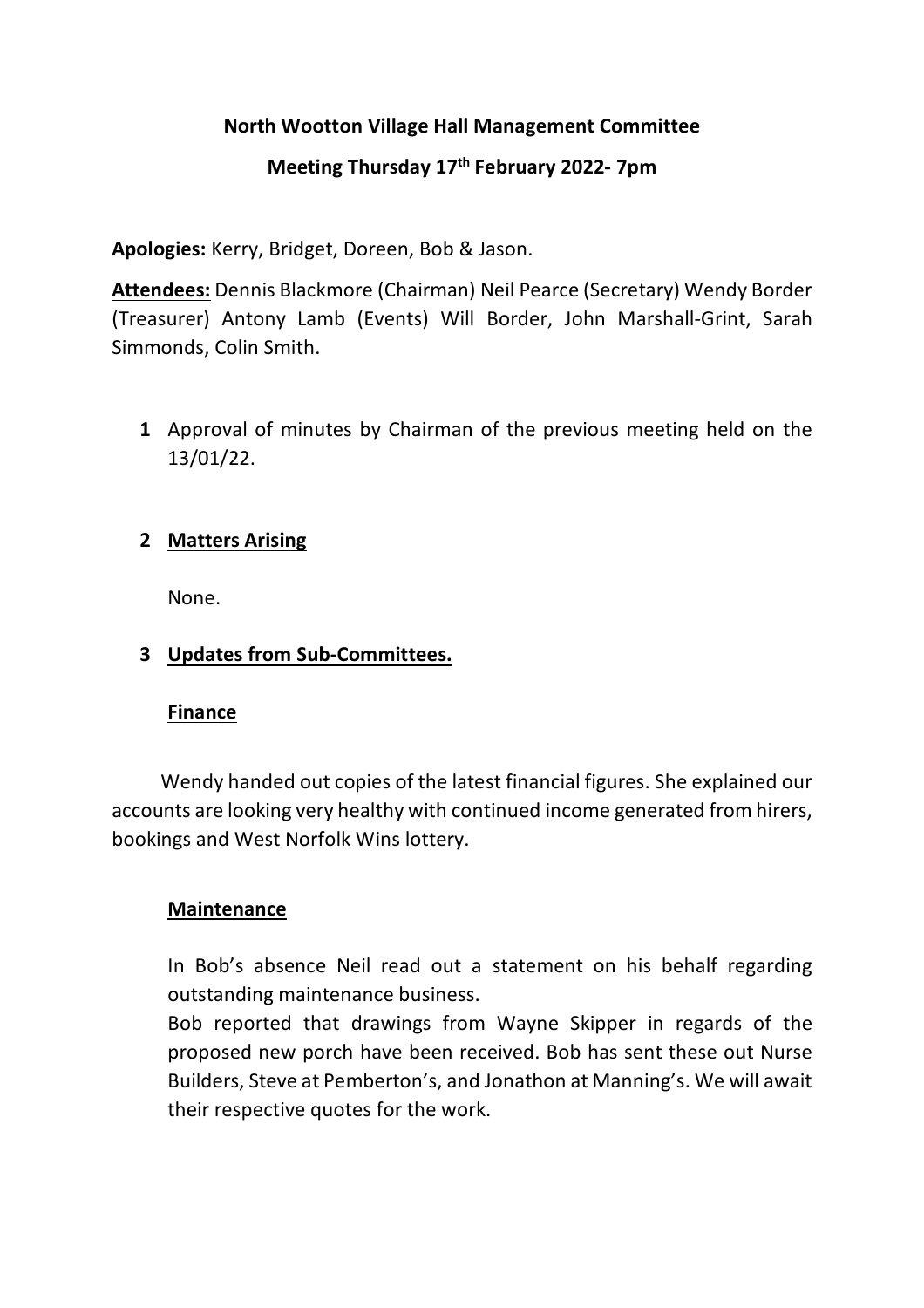The De-Fib still needs to be fitted; Bob will report back with progress regarding this at the next meeting.

The old rubbish skip has been replaced.

# **Events**

Antony reminded everyone about the upcoming Village Market on Saturday.

Antony has received confirmation for attendance by the choir, bagpiper and a bugler for the Platinum Jubilee event. He also confirmed the torch had been ordered and it is planned that it will be lit at 9pm on the Thursday evening during the extended BH weekend in conjunction with many others around with the rest of the nation.

Curry Nights are planned in again, but dates are TBC.

The Bingo evenings have started back up, and Antony also hopes dates can be arranged for the proposed Flea Markets.

## **Bookings**

Wendy reported a steady stream of bookings and read out a full list of the bookings we have on a regular basis during an average week. A dance teacher who runs a Ballet/Tap group have commenced using the hall. There is interest from a Line dancing group, but this is TBC. The Yoga lady has moved her classes to the Masonic Lodge.

#### **4 AOB**

It was suggested that perhaps we could apply for a grant to cover some of the cost of the building of the new porch. Committee members to investigate this and report back for the next meeting.